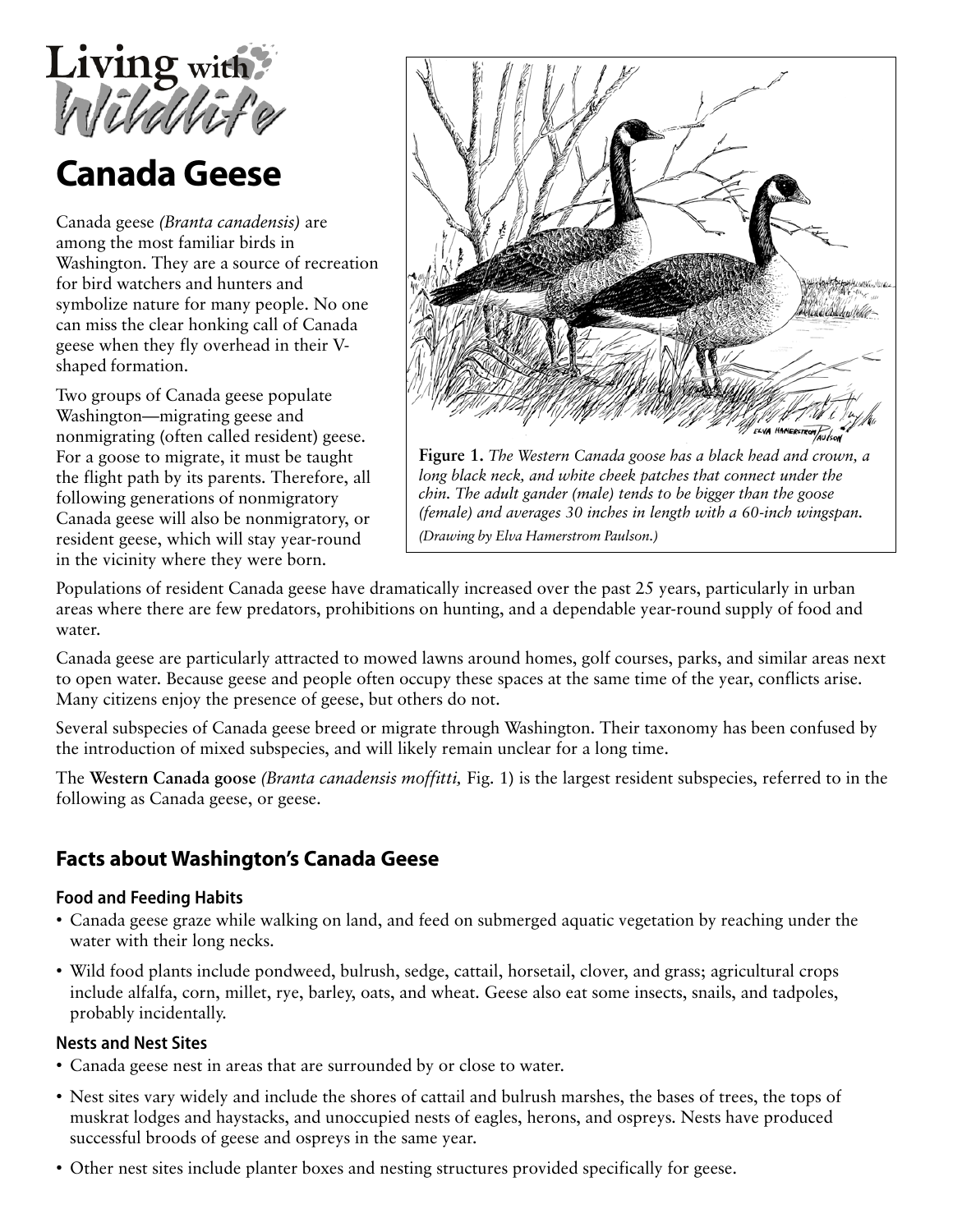- The nest is a bowl-shaped depression approximately 1½ feet in diameter lined with grass, leaves, and goose down.
- A pair of geese may return to the same nest site in consecutive years.

#### **Reproduction**

- Canada geese usually begin nesting at three years of age.
- Adult pairs usually stay together for life unless one dies. Lone geese will find another mate, generally within the same breeding season.
- Between one and ten, but normally five to six eggs are laid in the nest in March, April, or May. Eggs



are incubated by the goose (female) while the gander (male) stands guard nearby. The female leaves the nest only briefly each day to feed.

- Eggs hatch after 25 to 30 days of incubation. The young, called goslings, can walk, swim, and feed within 24 hours.
- Both parents (especially the gander) vigorously defend the goslings until they are able to fly, which is at about ten weeks. The young geese remain with their family group for about one year.
- If the nest or eggs are destroyed, geese often re-nest in or near the first nest. Canada geese can raise one clutch per year.

#### **Longevity and Mortality**

- Predators of Canada geese and their eggs include humans, coyotes, raccoons, skunks, bobcats, and foxes, as well as gulls, eagles, crows, ravens, and magpies.
- Canada geese hatched in urban environments may have very low first-year mortalities due to the abundance of food and relative scarcity of natural predators.
- Canada geese can live more than 20 years in captivity; in the wild they have a much shorter life span.

# **Viewing Canada Geese**

Geese are among the few water birds that will tolerate the environmental conditions found in urban areas. They are often the largest and most conspicuous bird species that people see.

Geese are often seen in a V-shaped formation when flying (Fig. 2). Such a formation allows each trailing bird to receive lift from the wingtip vortex of the bird in front of it, saving energy and greatly extending the range of a flock of birds over that of a bird flying alone. Scientists have suggested that flying in V-formation may also be a way of maintaining visual contact and avoiding collisions.

# **Molting**

Like most waterfowl, adult Canada geese go through a complete molt every year. Molting is an opportunity for geese to replace their worn, frayed, or lost feathers with new ones. The molt takes 30 to 45 days and is completed by mid-July, a time when the adult geese are free from activities such as nesting, brood rearing, and migrating.

The young are still with the adults during the molt, and at this stage none of the family can fly—the young because they haven't grown their full flight feathers and the adults because they are replacing their flight feathers. Thus, the birds often move to areas that provide adjacent water for escape opportunities. By late summer all of the family can fly, and they move to areas where there is abundant food, joining with other geese to form large flocks.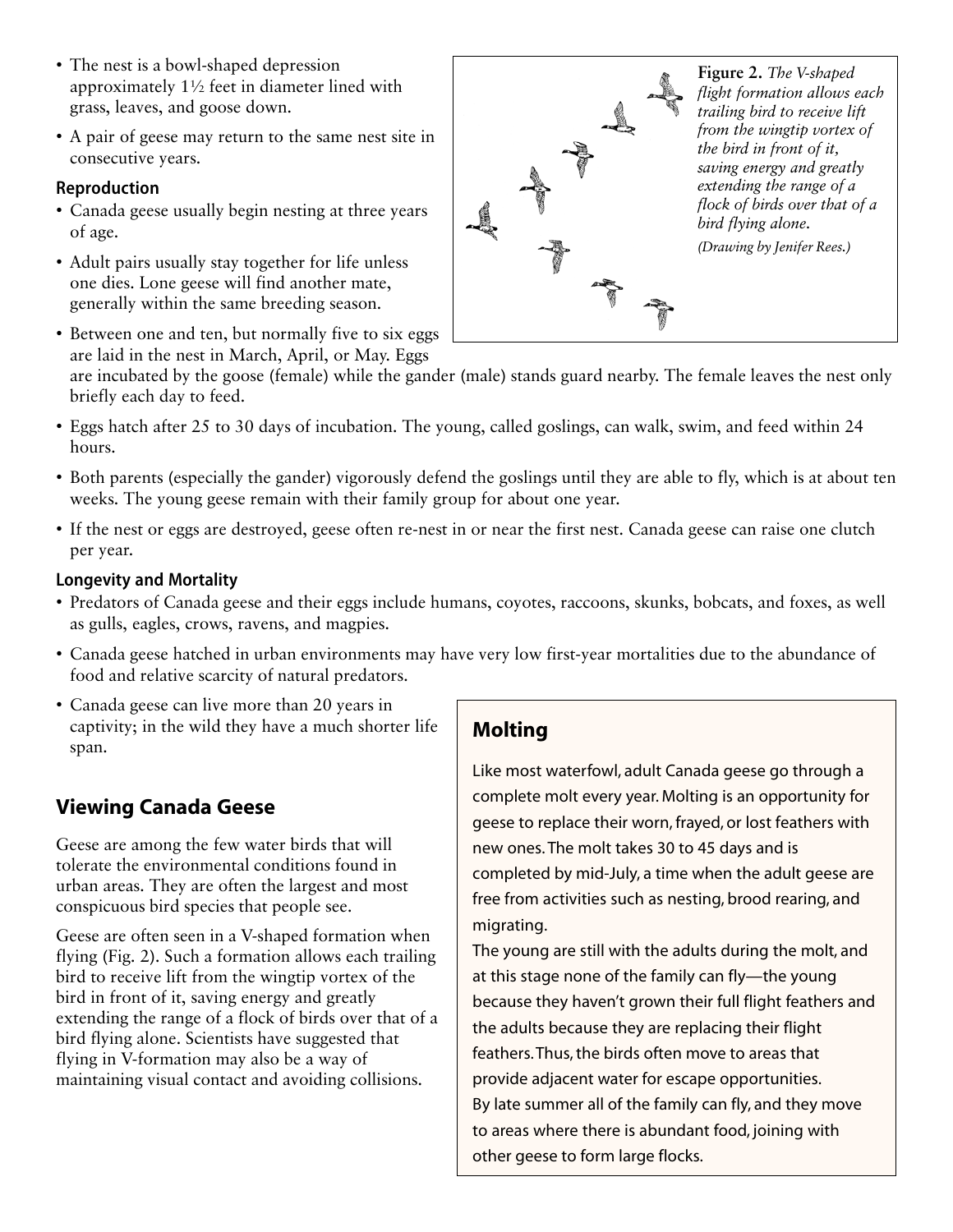

#### **Displays**

Visit nearly any body of water in a nearby park (especially during the breeding period) and you will likely observe several obvious visual displays within a large active flock (Fig. 3).

The **alert display (a)** is given when a goose is wary of some danger. The neck is vertical and straight and the head is horizontal.

The **bent-neck display (b)** is given in conflict situations with other geese. The neck is coiled back and the head is lowered and pointed toward the opponent. This display may be accompanied by a hiss.

The **head-forward display (c)** usually follows the bent-neck display and is an expression of increased threat. The goose extends its neck and holds the head low and points it toward the opponent. This display may be accompanied by a call.

The **head-pumping display (d)** is also given in conflict situations, and often precedes direct attack. The goose rapidly lowers and raises its head in a vertical pumping motion.

#### **Nest Sites**

Early in the breeding season, watch for a pair of geese quietly exploring an area. Later, listen for the honking call, which may be geese either greeting each other or engaging in a territorial squabble. Also, look for a lone male, feeding or resting, who is aggressive toward other geese or to you. Chances are its mate is on a nest nearby.

Because Canada geese are aggressive defenders of their nests and young, do not approach too closely; they may charge, and can inflict bruises with their beaks and wings.

#### **Calls**

The typical goose *ahonk, ahonk, ahonk* call is given during aggressive encounters, as a greeting, and when calling a mate. The call of the male is thought to be lower than that of the female, and when a pair flies overhead, you may be able to distinguish the two sounds.

A hiss-call is given when geese are defending their territories, their nests, or their young, and is usually given only at close distances.

#### **Tracks**

Canada goose tracks are often seen on mudflats in conjunction with their sausageshaped droppings. Their feet turn inward when they're walking. The foot's three main toes fan out in front and are connected by webs (Fig. 4). The claws are broad and blunt, and their imprint can usually be seen.

#### **Droppings**

Droppings are cylindrical and five to eight times longer than wide. Fresh droppings are greenish and coated with white nitrogenous deposits. Older droppings are darker.



**Figure 4.** *The Canada goose has four toes, but the hind toe is elevated and does not leave an imprint. (Drawing by Kim A. Cabrera.)*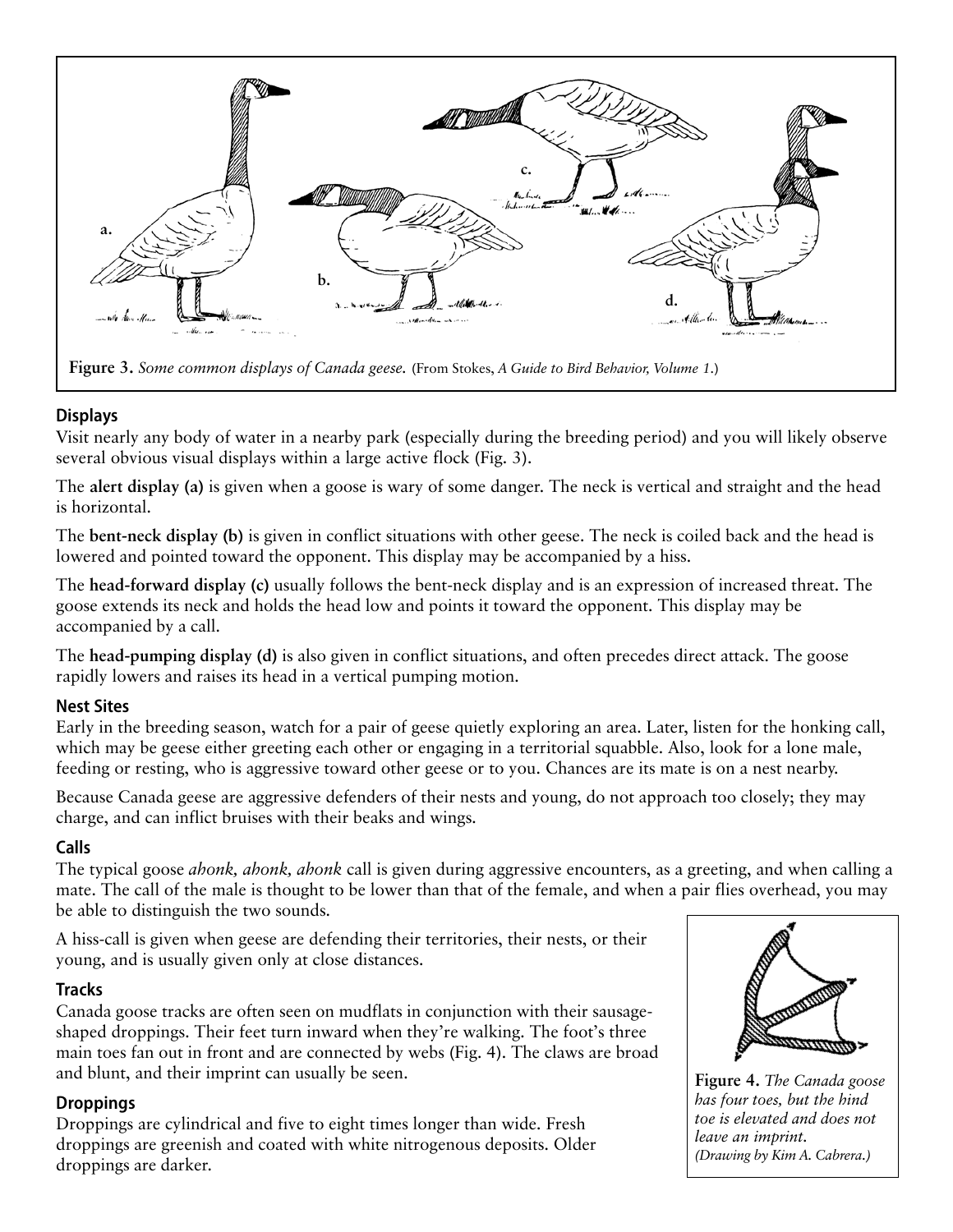Because geese have a rudimentary digestive system, they eat often and expel undigested remains in short order. Adult geese produce 1 to 3 pounds of droppings per day per bird.

# **Preventing Conflicts**

Canada geese are extremely adaptable. They use food and other resources present in urban landscapes for nesting, raising young, molting, feeding, and resting. This has led to increasing conflicts between geese and people.

In parks and shorelines with short grass, large flocks of geese can denude areas of vegetation and litter them with their droppings and feathers. Public swimming areas used by many geese have been closed to swimming (see "Public Health Concerns"). When nesting, geese can be aggressive toward humans, and may "attack" people who come near their nests or young.

In public areas with favorable habitat, it is rarely desirable, or possible, to eliminate geese entirely. Ideally, management programs should strive to reduce goose numbers and related problems to a level that a community can tolerate.

No single, quick-fix solution is likely to solve conflicts with geese. An integrated approach using several of the techniques described below in combination is required. Any approach to controlling geese ideally should be in place before the conflict starts—or quickly thereafter—as it is much more difficult to discourage geese after they have become attached to a site. After nesting has started, moving or scaring geese off a nest is illegal.

To prevent conflicts or remedy existing problems:

**Stop feeding geese:** When the diets of geese are no longer supplemented with handouts and they have to depend on the natural food supply, some or all the geese will move elsewhere.

In public areas, it is helpful to first install interpretive signs explaining the problems caused by feeding geese. Such signs might include the following in their text, preferably in the appropriate languages:

- Please don't feed the geese!
- Human food is not good for the geese because it lacks proper nutritional value.
- Feeding attracts more geese than the area can support naturally.
- Geese in high concentrations are more likely to get diseases and parasites.
- Geese droppings harbor parasites that can cause human health problems.
- Goose droppings increase algae growth that, in turn, results in fish kills.
- Goose droppings are unsanitary, unsightly, and contain parasites irritating to humans.
- Geese eat plants needed for ground cover and erosion control.
- Too many geese in one area may force the municipality to have them killed.
- Goose-management costs taxpayers money.

In order to prevent well-intentioned people from feeding geese, some localities may need to pass ordinances to regulate feeding and create authority to enforce such regulations.

**Lawn management:** Evolutionarily, Canada geese are tundra nesters that prefer to congregate on low vegetation adjacent to open water. Thus, areas of lawn next to water often attract geese. Large lawns provide food to graze on, room to take off and land, and an unobstructed sight line to scan for potential predators.

Although it can be expensive to transform a large lawn into something else—such as a play area or a landscape made up of plantings other than grass—it is the best long-term solution to human/goose conflicts. Such a transformation can occur over time and in phases; fencing or repellents may be necessary while the new landscape is getting established.

One important modification to a large area of lawn is to reduce its size to the point where geese no longer feel safe grazing on it. An open sight line (the distance from the geese to a place where a predator could hide) of less than 30 feet will generally cause geese to move to a more comfortable grazing area.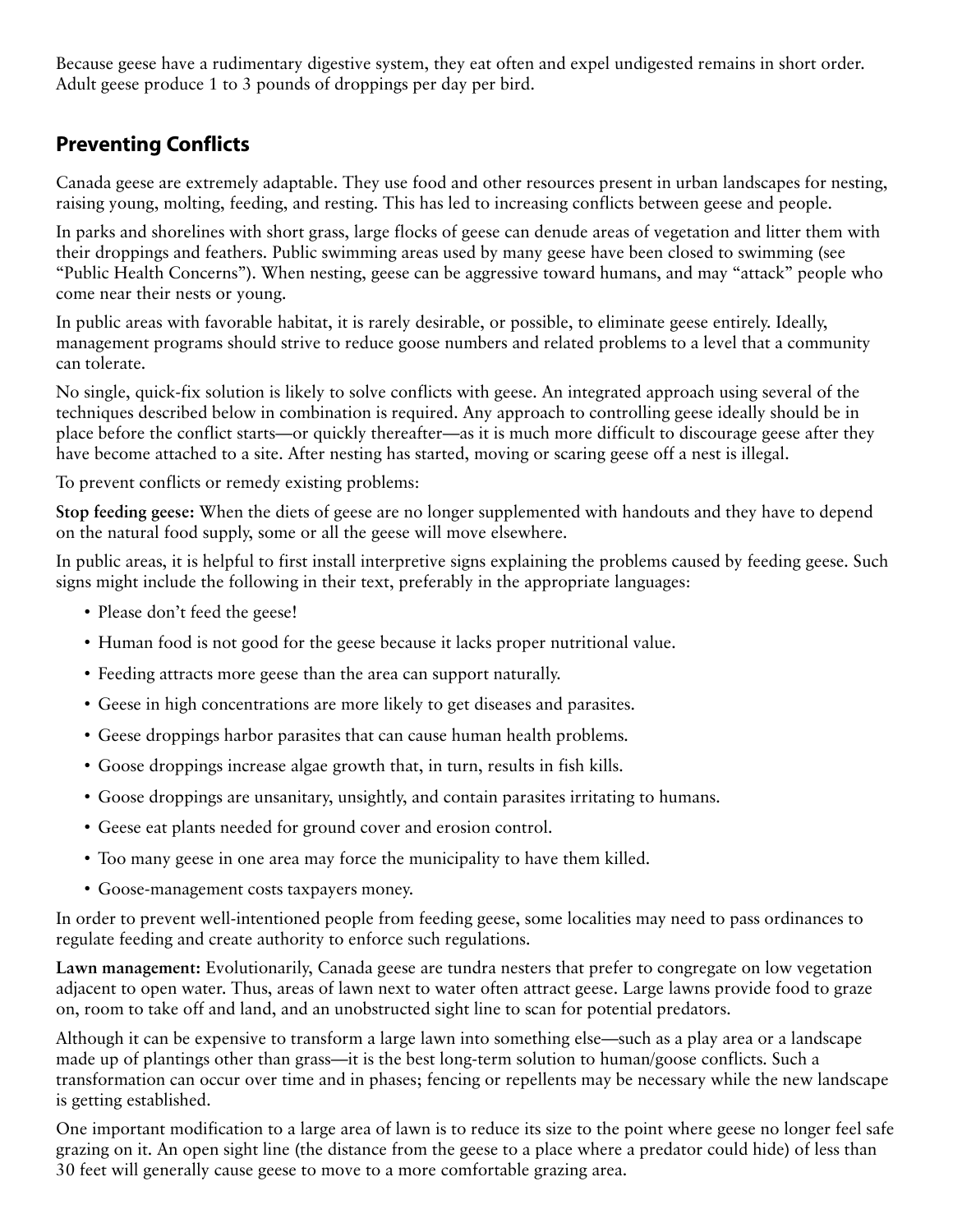Any size lawn can be made less attractive to geese by increasing its growth height to 6 inches and reducing the number of tender new shoots it produces. Stopping fertilizing and watering will reduce both the palatability of the lawn and the time it takes to maintain it. (The grass can be maintained at any height with a weed-whacker.) All of the lawn—or only a wide portion bordering a body of water—can be maintained this way.

#### **Barriers**

Barriers are most effective when geese numbers are low, when geese are molting (not flying), and when the barrier is in place before geese begin using the area.

Low barriers may not deter flying geese from entering an area. However, since geese typically do not land in an area that is less than 30 feet wide, barriers, or lines of vegetation, can be used to break a site into smaller spaces. Low barriers can be combined with aboveground grids to prevent flying geese from accessing planted areas.

#### **Plant Barriers**

Geese have a fear of confinement you can take advantage of by the way you landscape. Shrubs, aquatic plants, and closely spaced groups of trees can be used to discourage geese if they block the birds' pathways to grazing areas and safety, and reduce the birds' sight lines to 30 feet.



**Figure 5.** *Plants should be planted densely or in a staggered pattern to prevent geese from viewing a passage through the planting. Wind paths through plantings to allow access for people, but not geese. (Drawing by Jenifer Rees.)*

For immediate results, plants should be at least 30 inches tall to prevent geese from seeing over them, and planted densely or in a staggered pattern to prevent geese from walking through gaps between the plants. Wide plantings (20 to 30 feet) are more effective than narrow plantings. In wide plantings, winding footpaths prevent the geese from having a direct line of sight through the planted area, yet still provide shoreline access for humans (Fig. 5).

# **Keep New Plantings in the Ground**

Newly planted sites often suffer high plant mortality due to geese pulling small plants out of the ground. If still migrating, these geese would ordinarily arrive later and there would not be such pressure on the plants. To reduce this problem, or where barriers and other control tactics are not practical:

- Place large stones around the crowns of plants.
- Insert a metal staple (used to secure jute netting) over the crown of individual plants.
- Place long lengths of wood lath over the crowns of plants planted in a row. Secure the lath with metal staples or rocks.
- The above-mentioned devices will need to stay in place for two growing seasons—longer in areas where emergent plants are being established, or where there is a lot of pressure from resident geese.
- Another approach is to use large plant material (1-gallon containers instead of 4-inch pots or plugs). The larger root ball will have a better chance of getting established during the first few growing seasons.
- Drape bird netting over groups of new plantings; check netting daily for entangled birds.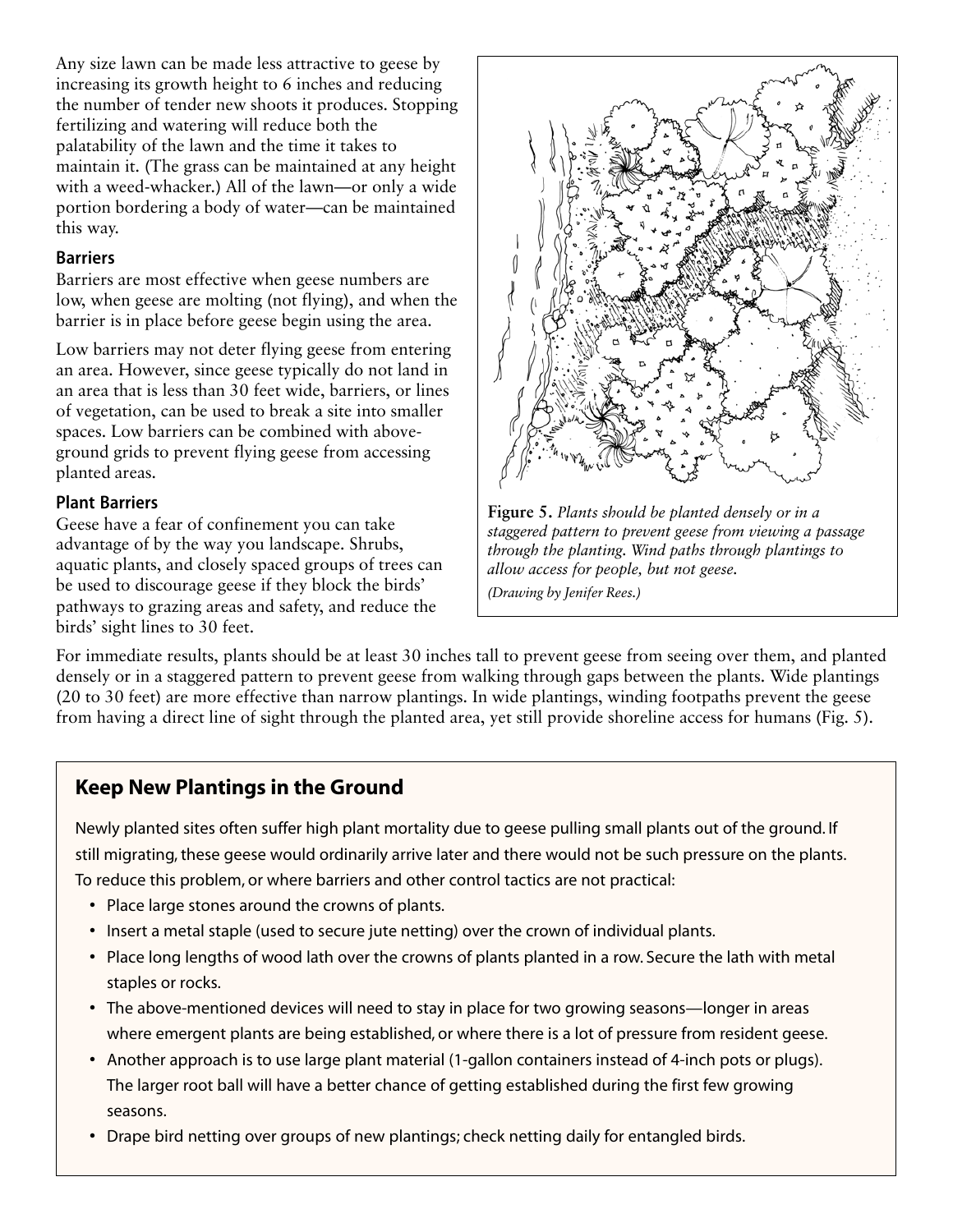Where space is limited, one or two rows of shrub plantings can be combined with a fence, as described below. Ideally, the fence should be installed first and the shrubs planted as closely as possible to it so that as the shrubs grow, they envelope the fence.

Geese often gain access to grazing areas by simply walking out onshore from the adjacent body of water on which they have landed. Therefore, introducing a barrier of aquatic plants along the shoreline of a water body can create both a physical and a visual barrier to geese. Barriers of native aquatic vegetation that are at least 3 feet wide and include tall material, such as bulrush *(Scirpus* spp.), are most effective (Fig. 5).

If the limiting factor is the absence of an area on which to establish the new aquatic planting, constructing such an area can help. In man-made water bodies, cutting and filling can achieve a stable substrate on which to plant a barrier of aquatic plants. The water level of the pond, or other impoundment, can be temporality lowered to allow construction of the planting area. However, along natural water bodies, construction of a planting area can be more problematic—water levels may not easily manipulated, placing fill in deeper water is more likely to create unstable, slump-prone areas,



**Figure 6.** *In man-made water bodies, cutting and filling can provide a stable substrate on which to plant a barrier of aquatic plants. The water level of the pond, or other impoundment, can be temporarily lowered to allow construction of the planting area.*

*(Drawings by Jenifer Rees.)*

and a permit may be required (contact you local wildlife office for permit information).

#### **Fences**

Fences can be made from woven wire, poultry netting, plastic netting, plastic snow fencing, monofilament line, or electrified wire. Fences should be at least 24 inches tall (3 feet may be better), firmly constructed, and installed to prevent the geese from walking around the ends.

Regardless of the material, lower openings should be no larger than 4 inches to prevent goslings from walking under or through the fence. Thus, a fence made from five monofilament lines (at least 20-pound test) should have lines set at 4, 8, 12, 18, and 24 inches above ground.

Fences used in areas with tidal influence need to prevent geese entering the shore at all tide levels while not trapping fish. Turning field fencing upside down—moving the wider holes to the bottom may accommodate fish passage.



Due to the variables affecting your selection of a power source, and fence design and operation, it is best to consult a reputable dealer for the specifics regarding its use (look under "Fence Contractors" in your phone directory). Information is also available from farm supply centers. Most home improvement centers carry suitable units. Consult your local zoning office and neighborhood covenants to determine if electric fences are permitted where you live.

#### **Grids and Netted Rooms**

A grid or network of multiple parallel lines of wire, stainless-steel cable, twine, rope, or monofilament (50 pound test) stretched 1 to 2 feet above a water body or other area will create a flight hazard and deter geese. There should be no more than 5 feet of space between lines. If humans need to access the area under the grid, the grid can be installed high enough to accommodate them. To prevent geese from walking under the grid, install a perimeter fence as described earlier.

Attach separate lines to each vertical support (do not run the same length of wire through the entire grid) so that you will not have to rebuild the entire grid should one line break. Wherever two grid wires cross, tie the lines together to prevent rubbing and possible line breakage.



**Figure 7.** *A low electric fence may be a temporary solution when geese have young or are molting. Flag the lines to warn people, and expect pets and wildlife to knock them away. (Drawing by Jenifer Rees.)*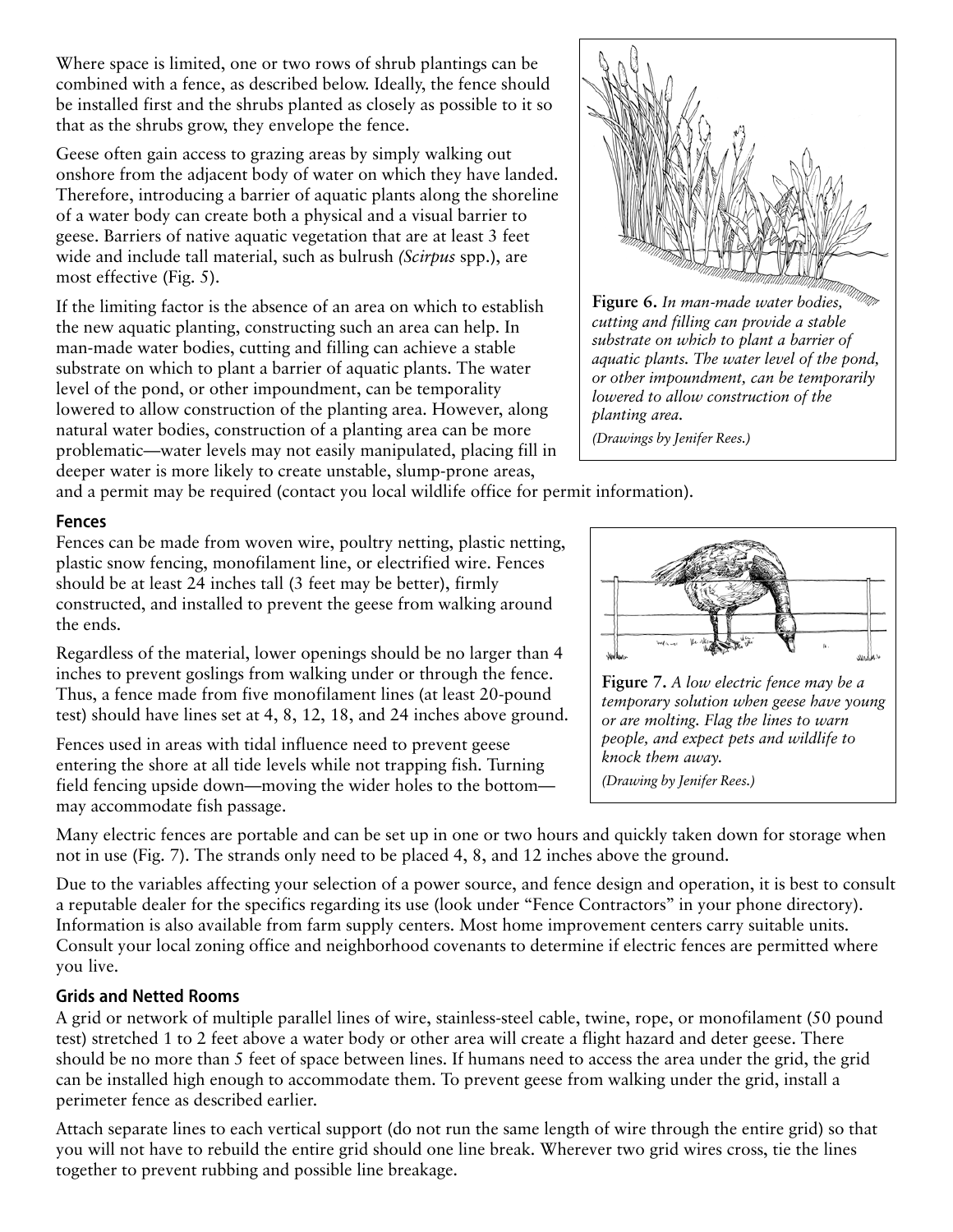In places with large numbers of geese, and where funding is available, newly planted areas can be entirely enclosed in netting for the first few growing seasons. A netted room built high enough to allow access for maintenance can be constructed using wooden vertical supports sunk in the ground, horizontal steel cable supports, and heavy-duty bird netting. Such netting is commercially available from companies that specialize in bird control. Previously used bird netting may be available from habitat restoration companies, as well as used gill netting from fisherman and fish hatcheries. The cost of new netting makes seeking out an alternative worthwhile.

Where long runs of steel cable are being installed to support netting, each line should get a separate length of cable, fitted at one end with an eyebolt, and at the other end with a turnbuckle. This will allow the cable tension to be adjusted or the cable to be removed if needed. The netting can be attached to the cable with nylon string, wire, or hog rings. Hog rings and a special tool to attach the rings are recommended for large projects.

*Note*: All grids, netting, and fencing material should be regularly monitored for holes, trapped wildlife, sagging, and overall effectiveness.

# **Harassment and Scare Tactics**

Harassment and scare tactics are used to frighten Canada geese away from feeding, loafing, and resting areas where they are unwanted. Because geese learn that real physical danger isn't associated with harassment and scare devices, the birds will quickly learn to ignore them, no matter how effective these devices may be initially. Because of this, and to take advantage of geese being neophobic (fearful of novel objects), two important rules are: (1) never rely solely on one tactic, and (2) vary the use by altering the timing and location. Harassment and frightening devices are only as effective as the person deploying them.

Harassment and scare devices are available from the Internet, at over-the-counter bird-control businesses, and at some farm and garden centers.

Harassment and scare tactics include:

#### **Eyespot Balloons**

Like most birds, geese rely more on vision than on their other senses to avoid danger, and so visual stimuli can be effective. Commercially available eyespot balloons are large, helium-filled balloons with a large, eye-like images. (Large colored spots on three sides of any helium balloon can suggest eyes.) Tether balloons on a 20- to 40-foot monofilament line attached to a stake or heavy object. The balloons should be located where the wind will not tangle them in trees and utility lines, and should be repositioned at least once per day. Two balloons should be adequate for an average size yard.

#### **Flags and Streamers**

Flags and streamers work best in areas where there is a steady wind. A simple flag design uses plastic garbage bags mounted on tall poles (Fig. 8).

In addition, mylar tape can be made into 6 foot streamers and attached to the top of 8 foot long poles. Mylar tape is silver on one side, usually red on the other, and is very shiny and reflective.

A disadvantage of Mylar tape is that it is only effective in bright sunlight and wind. Poles with flags and streamers should be repositioned once per day.

#### **Scarecrows**

Scarecrows are only effective where geese view humans as dangerous predators, such as rural areas where they are hunted. Scarecrows can be made out of almost any



**Figure 8.** *Flag designs using a large plastic garbage bag on a pole. Note the wooden battens installed to prevent the flags from ripping. (Drawings by Jenifer Rees.)*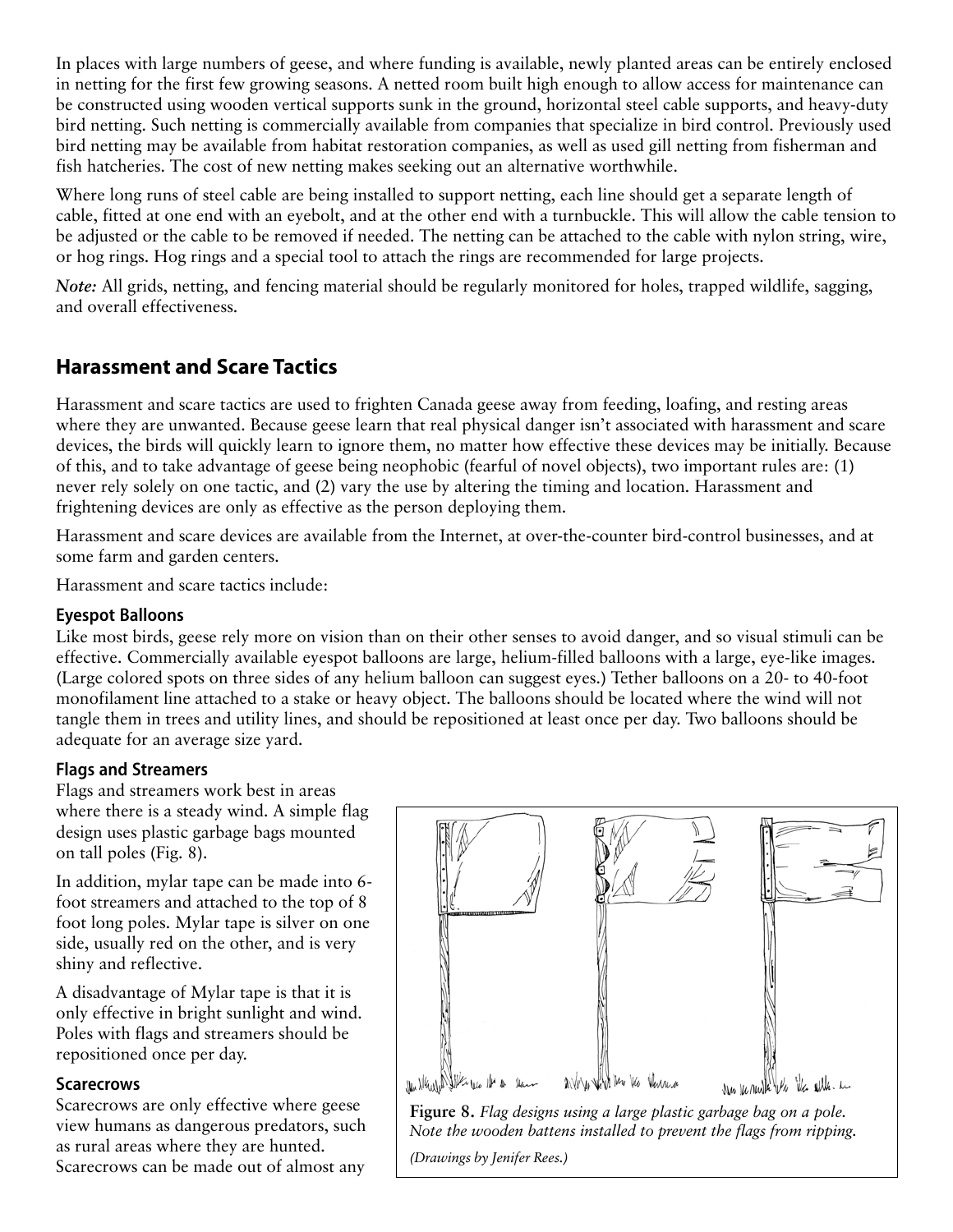material; however, the design should include movement, bright colors (red, blaze orange, or safety yellow), and large eyes. For maximum effect, the arms and legs should move in the wind, and the scarecrow should be moved once per day.

Geese occasionally will find a swimming pool an acceptable area. Large, blow-up toy snakes are reported to work as a type of scarecrow. Simply buy two or three of these, add weights (sinkers), and put them in the pool. Streamers made of mylar tape may also work if strung across the landing zone.

#### **Noisemaking Devices**

Devices that make a loud bang can scare geese, causing them to take flight. Promptness (beginning as soon after the geese arrive as possible) and persistence are the keys to success when using these devices.

Types of noisemakers include propane cannons, blanks, and whistle bombs. Propane cannons are stationary devices that explode propane gas at irregular intervals. Shell crackers and whistle bombs are shells that are fired from a shotgun or special pistol. When fired they either scream for a distance of 50 yards, or explode. Pyrotechnics should only be used by skilled individuals who understand the dangers that these tools can pose.

Loud auditory tactics generally require permits from area police departments and may be restricted in urban areas because of noise ordinances. When such devices are used, it is important that all organizations involved in the process be kept in communication. In addition, the surrounding neighborhood should be advised of what the process is trying to accomplish.

The more geese are exposed to these fear-provoking stimuli, the faster they will become accustomed to them and ignore them. For this reason, noisemakers should be used sparingly, and propane cannons should be set so that they fire only a couple of times per hour.

#### **Lasers**

Recent research conducted by the National Wildlife Research Center indicates that relatively low-power, longwavelength lasers provide an effective means of dispersing geese, gulls, crows, and ravens under low light conditions, while presenting no threat to the animal or the environment. The lower power levels, directivity, accuracy over distance, and silence of laser devices make them safe and effective species-specific alternatives to noisemaking devices.

Although researchers are not sure if birds see the same red spot as people, it is clear that in certain bird species the spot of laser light elicits an avoidance response. The birds view the light as a physical object or predator coming toward them and generally fly away to escape. *Note:* Lasers should never be aimed in the direction of people, roads, or aircraft.

At the time of writing, the cost of a laser device is still quite high. Check with dealers through the Internet and over the counter at bird-control businesses for current prices and instructions for use.

#### **Dogs**

When directed by a handler, dogs are the method of choice for large open areas such as golf courses, airports, parks, agricultural fields, and corporate parks. In residential areas, parks with continuous public use, areas bisected by roadways, and large water bodies, dog use may not be appropriate.

Results are often immediate. After an aggressive initial use (several times a day for one or two weeks), geese get tired of being harassed and will use adjacent areas instead.

A dog can be tethered to a long lead (which may require relocating the dog and tether frequently to cover more area), be allowed to chase and retrieve a decoy thrown over a large flock of geese, or be periodically released to chase the birds (if this is not against leash laws).

While the wolflike gaze of border collies is frightening to geese, these dogs rarely harm them. These dogs can be purchased already trained, or be trained; however, it is also possible to hire a border collie "service."

Other breeds of dogs can also do the job. It is recommended that they be from proven working stock, preferably with prior experience with or exposure to live animals, particularly birds.

#### **Chemical Repellents**

Taste-aversion products and other chemical repellents are unobtrusive, may be applied directly to the problem area, and will not permanently harm the geese. Drawbacks to repellents include the high costs of covering large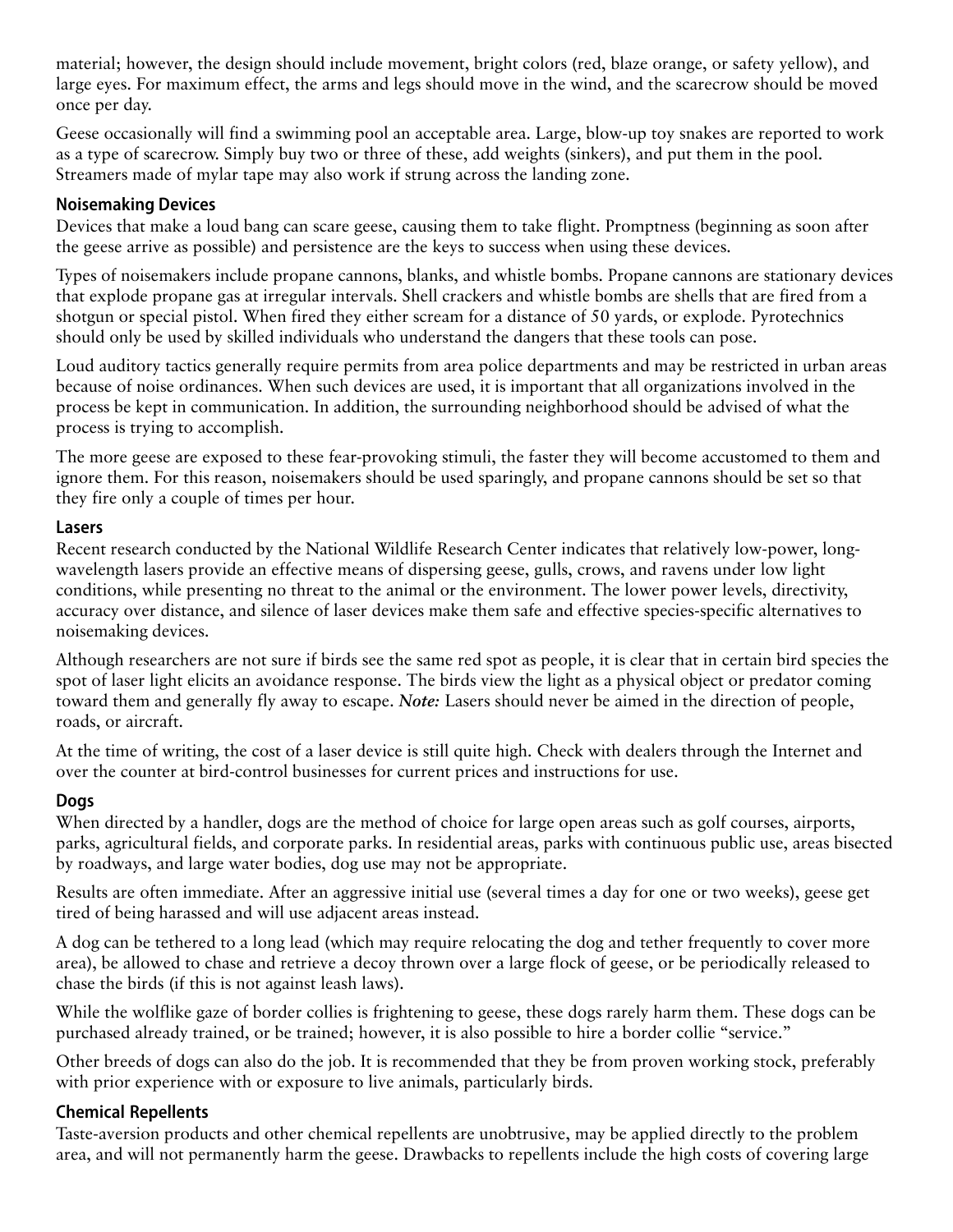areas, the need for frequent application in rainy areas and during the growing season, odors associated with the few registered products, and their negative influence on the behavior of other wildlife.

If geese have used the area in the past, apply repellent before their return. Carefully read and follow all label and technical directions.

# **Lethal Control**

If the above nonlethal control efforts are unsuccessful and the damage situation persists, lethal control may be an option. Lethal control techniques include legal hunting, shooting out of season by permit, egg destruction by permit, and euthanasia of adults by government officials.

# **Public Health Concerns**

Canada geese are not considered to be a significant source of any infectious disease transmittable to humans or domestic animals, although their droppings are increasingly cited as a cause for concern in controlling water quality in municipal lakes and ponds.

Swimmers itch *(schistosome* or *cercarial dermatitis)* is caused by a parasite that can be spread by goose droppings, but does not mature or reproduce in humans. Recommendations to reduce the risk of swimmers itch are to: (1) vigorously towel off immediately upon exiting the water (including under bathing suits), and (2) take a soapy shower immediately after exiting the water.

If you do get the itch, a topical rash cream should alleviate some of the itching, and the rash should clear up within a week. If you have concerns or questions, contact a physician.

### **Legal Status**

Canada geese are protected under federal and state law and a hunting license and open season are required to hunt them. Where lethal control of Canada geese is necessary outside of hunting seasons, it should be carried out only after the above nonlethal control techniques have proven unsuccessful and only under permits issued by the U.S. Fish and Wildlife Service. Currently, the only agency permitted for lethal removal is the U.S. Department of Agriculture's Wildlife Services.

# **Additional Information**

#### **Internet Resources**

**Centers for Disease Control and Prevention:** www.cdc.gov/

**Habitat Modification and Canada Geese:** Techniques for mitigating human/goose conflict in urban and suburban environments: www.canadageese.org/nlcontrol.html

**Prevention and Control of Wildlife Damage:** wildlifedamage.unl.edu/handbook/handbook/

**Seattle Audubon's Birds of Washington State:** www.birdweb.org/birdweb/

**Wildlife Control Supplies:** www.wildlifecontrolsupplies.com/